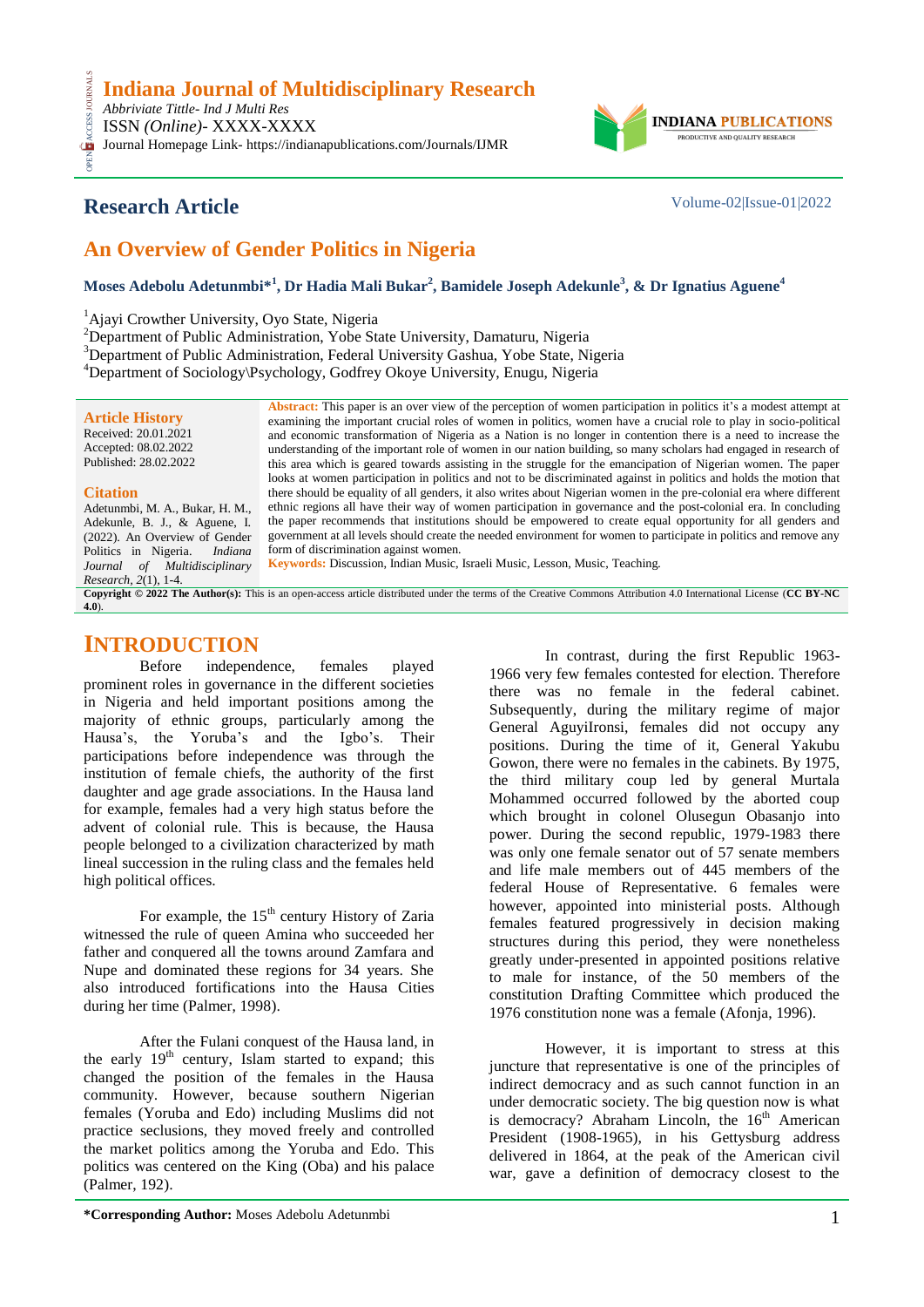Greek meaning of the concept, thus; "Democracy is the government of the people, by the people and for the people".

The origin of democracy can be traced back to the ancient Greece. Greeks originally used the idea to mean the "poor" or "many". The linkage between democratic governance and women political participation is a historical one and since one of the principles of democracy is equality and fundamental human right. Also, the extension of franchise to adults who do not otherwise suffer from specific legal disability is a philosophical justification of democracy.

Research problem is all about an academic perplexing questions posed or resolution. It is an intellectual task and not physical one. This phenomenon of women political marginalization is an imperative one therefore, it will not focus on indebt analysis of political, socio-economic and cultural roots of prejudices on the whole.

In various Nigerian tribal cultures, it is seen as a taboo and hence out of place for a man to relinquish the leadership of the house to his wife and if this is done the man is considered feeble. Such practice within the family unit seems to be expressed within the societal level where women"s political ambitions are probably viewed with disguise and disrespect. Therefore women unlike their male counterparts are unlikely to receive positive reinforcement for participating in politics.

Also, female politicians seem out of place especially in a society that has strong religious restraint. In some other places like in the eastern part of Nigeria which is predominantly a Christian area. The commercial nature and outlook this part support western values and traditional in terms of beliefs, fashion style, ideology etc. the women of eastern states are less restricted compared to the northern women who dues to religious and cultural restrictions barely dress as they like talk more of effective participation in politics.

#### **Women Participation in Nigeria Politics**

The focus on the political empowerment of women by scholars in the last three decades, by governments and international and many other world countries. In West Africa for instance, attention on women affairs came into focus during the colonial and postcolonial eras when women discovered that not only were their traditional rights disappearing, but that they were being saddled with new economic burdens and responsibilities imposed by the new colonial government (Ibrahim & Salihu, 2004).The British colonial administration also exposed them to untold hardship, increased poverty and thus turned them to tools in the hands of men who dominated the social, economic and political environments (Awe, 1992).

#### **Nigerian Women in the Pre-Colonial Era**

A cursory look at the part about the level of women participation in government shows that the period was dynamic in that the roles of women changed or were adjusted to suit the prevailing political and economic situations. Thus, women"s contribution to development remained dynamic throughout the precolonial period (Awe, 1992).

In Hausa history in the  $16<sup>th</sup>$  century, Queen Amina of Zaria was reputed to be a formidable woman who led her army to the battle field and succeeded in expanding her area of jurisdiction as far as the river Niger, the Kwarfa Empire and Kano in the north, the building of the walls f Zaria was also attributed to her. Long after Amina, was Zainab who ruled over Denika, Lokoja and Okene about the years 1800 to 1890. She fought many was like Amina and traded with the Europeans. These rules were however rare and set no precedent for such type of female leadership, they appeared like an aberration particularly as they were succeeded by male rulers who had maintained control of throne thereafter (Awe, 1992).

#### **Nigerian Women in the Colonial Period**

Deprivation in all these areas combined to make Nigerian women second class citizens. Women had to re-adjust themselves to new roles while playing their traditional roles. The colonial system generally opened new avenues to women and helped to release them from customs which had hitherto deterred them from participation in societal development. Nevertheless, the colonial system had its own prejudices against women (Nkwankwo, 2003).

#### **Women in the Post-Independence Period**

Right from the beginning of the new era here was one obstacle which impaired women's effective participation in politics. In spite of this, the performance of women in politics was not too different. There was no female state governor, there was only three women representatives out of 1332 in the House of Assembly (Awe, 1992).

By this very nature a military administration is a male dominated one. Since independence, Nigerian women with a heritage of constructive participation and contribution to societal development continued in the various ascribed and achieved roles to contribute to national development. Independent Nigeria subscribed to the concept of the equality of all and nondiscrimination on any ground what so ever. Above all, those developments split the women into opposing camps so that mass action became impossible (Umeha, 2003).

Finally, the marginalization of women in politics was aggravated by the imposition of military rule and abolition of political activities. Though the military showed concern for involvement of women in politics but the number of women that occupied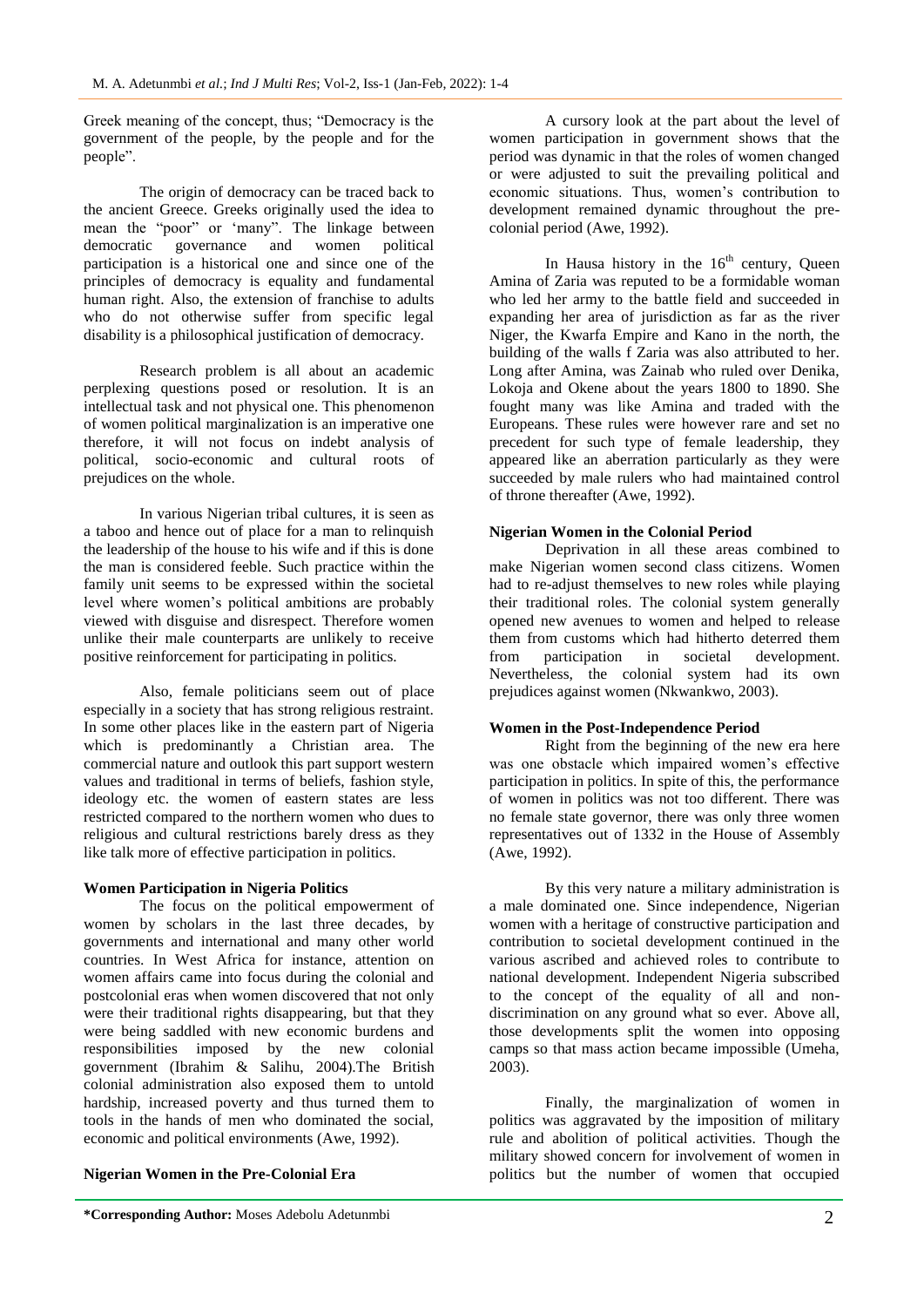strategic positions was limited. The Gowon administration included women in the state cabinets and not in the federal cabinet, and that of traditional at least one woman in each state cabinet. There were two female deputy governors, more female director generals and two heads of service. However the contribution of women to the development of the political culture since independence have been minimal due to the fact that military rule discourage politics generally and women"s politics in particular (Awe, 1992).

Finally, as a result of these facts, this research paper accepts the first hypothesis that: Religion accounts for poor public perception of women participation in politics in Bida local government area of Niger state. And also went further to assert that efforts to improve female education and religious participation in improving public perception of women's participation goes beyond rhetoric's and should involve effective policies and programs with measurable results.

### **CONCLUSION**

The above discussions form the premise from the following suggestions and recommendations. Since the research work focuses on true democracy and attempts to harness supports and demands that would benefit not eh leaders alone but the entire populace and the poor masses in the street, it points towards a revitalization of feminist police and as such there is need to strengthen the institutions and movements that represent women.

Women"s movements have great potentials in assisting women in preparing to play a full and active part in politics. Women should form a strong union which will be a powerful and useful organization. These unions can be used to achieve women"s aims faster, through united action. This union is also useful because it can be used to build strong solidarity among women through information, education and other simple activities.

Women union is an efficient and effective organization which is needed to assist, strengthen and mobilize women groups. Elite women should assist rural women by mobilizing them through mass women organizations. NGO"s should also assist with training and technical assistance for women"s groups. Equality in political participation and decision making is necessary because women are not homogeneous groups. But one thing common among women is that they are not fully represented in public offices and other public sphere of life. So, there is need to create conditions in which there will be sufficient women in decision making position. This is because full democratic governance cannot be recognized in our society without, he full participation women in politics and other spheres of activities. There should be commitment to equality reflected in the law and national policies.

Finally due to the findings of this research work the first and second hypothesis were accepted respectively. The first hypothesis states that: Religion accounts for poor public perception of Niger state. With our analysis and empirical evidences, we were able to prove that during this research work. The second hypothesis which states that: there is a significant relationship between gender and poor public perception area of Niger state was also accepted and proven to be true by the research paper. Furthermore, the research work also indicates that unless the women folks are included and allowed equal political participation as the men the full dividends of democracy will never be enjoyed by the country.

### **Recommendation**

From the findings of the study, the following recommendations are curbing the perception of women participation in politics.

- They should support non-government organizations and research institutes that conduct studies on women political participation. They should also ensure that government founded organizations adopt non-discriminatory policies and practices to increase and raise the position of women in their organizations.
- Government should aim for gender balance in the list of national candidates nominated for election or appointed to United Nation bodies, specialized agencies and other autonomous organizations of the United Nations especially post at the senior level. Also, there is need to review the representation of women in elective bodies and consider adjustment and reforms were need be.
- Religious leaders should encourage the participation of women in political activities and through their teachings and preaching discourage the marginalization of women and their discrimination in politics and other spheres of the public sector.

## **REFERENCES**

- 1. Adeniyi, E.F. (2003). *Effects of Political Crisis on Women: Towards the Management and Peaceful Resolution of Conflicts*. Date and partners Logistics Ltd.
- 2. Anifowese, R. (2004). Women Political Participation in Nigeria: Problems and Prospect. In Akinboye, S. D. (Eds.), *Paradox of gender Equality in Nigerian Politics*. Lagos: Concept Publication.
- 3. Enemuo, F. C. (2008).Gender and Women Empowerment. In R. Anifowese, & R. Enemuo (Eds.), *Elements of Politics.Lagos*. Sam Iroanusi Publications.
- 4. Guaba, P. (2005). *An introduction to Political Theory*. New Delhi: Macmillan India Ltd.